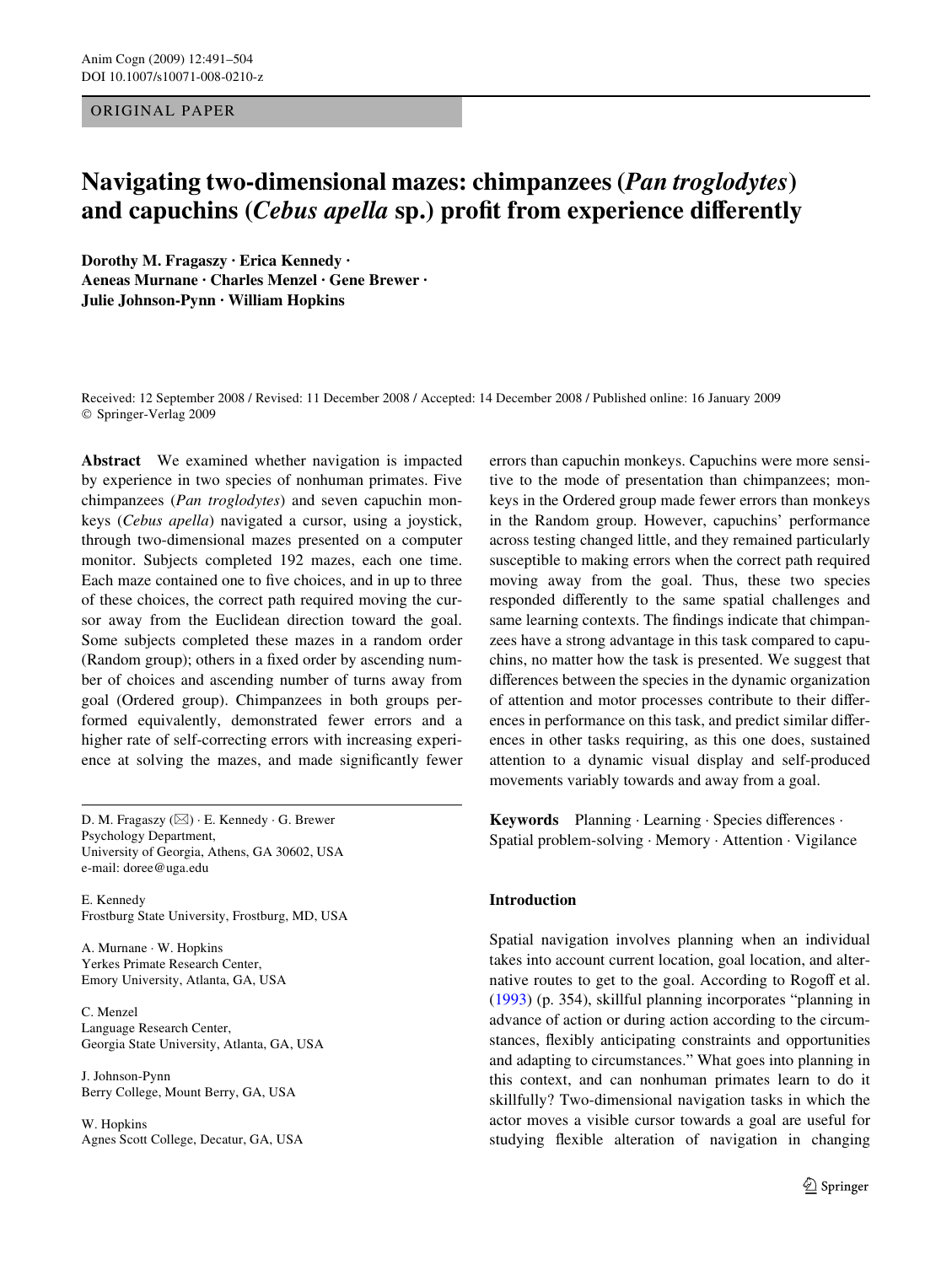circumstances, and these tasks are experimentally convenient to present. Computerized 2D layouts can be varied in systematic ways to present numerous paths, and the visual displays are small enough that the actor can perceive the full layout as he or she moves the cursor through it. The movement of the cursor can be tracked automatically. Analysis of the movements of the cursor can illuminate the actor's use of available features of the layout to guide action.

We studied spatial planning in the sense of flexible behavior in changing circumstances by presenting 2D alley mazes to individuals of two species of nonhuman primates: capuchin monkeys (*Cebus apella spp.*) and chimpanzees (*Pan troglodytes*). In previous work, Fragaszy et al. ([2003\)](#page-12-0) showed that capuchin monkeys and chimpanzees could use a joystick to navigate computerized mazes containing up to five choice points. Chimpanzees produced fewer errors than capuchins, and in particular they were less likely than capuchins to make errors when the correct alley led away from the goal. Both species corrected their errors before running into the end of an alley on less than half of their errors, but both of them completed mazes without error at rates higher than expected by chance. Thus, both species presented evidence of planning, albeit with differences between them.

Fragaszy et al.  $(2003)$  $(2003)$  interpreted their findings in relation to a hierarchical model of planning containing five levels (see Table [1](#page-1-0)). This model is roughly patterned after Case's ([1992](#page-12-1); Case and Okamoto [1996](#page-12-2)) relational model of

<span id="page-1-0"></span>**Table 1** Model of planning in a two-dimensional maze task proposed by Fragaszy et al. ([2003\)](#page-12-0)

| Level          | Planning activity                                                                                                                                                                                                                                                                                    |
|----------------|------------------------------------------------------------------------------------------------------------------------------------------------------------------------------------------------------------------------------------------------------------------------------------------------------|
| $\Omega$       | Absence of planning; movements of the cursor are<br>guided only by encounters with barriers<br>(either the wall or the end of an alley)                                                                                                                                                              |
| 1              | Bodily planning: moving the hand in such a way<br>as to make the cursor move in a specific direction<br>(i.e., along a straight line or through a turn),<br>but selections at each choice point are made randomly                                                                                    |
| $\mathfrak{D}$ | One-element planning: making decisions at each choice<br>point on the basis of one property (e.g., directness to<br>the goal); monitoring the outcome one choice<br>at a time (encompasses "planful" and "forward search"<br>strategies)                                                             |
| 3              | Integrated planning: deciding at each choice point<br>on the basis of two (integrated or prioritized)<br>properties (e.g., path continuation first, and goal<br>directedness second)                                                                                                                 |
| 4              | Sequential integrated planning: implementing a<br>sequence of choices devised in advance and based<br>upon two or more integrated or prioritized properties<br>(e.g., planning backward from the end point to the<br>start point, and subsequently making these choices<br>in the forward direction) |

cognitive development. Both species in this first study provided evidence of behavior that met the criteria for Level 2 planning according to our model (making decisions at each choice point on the basis of one property, and monitoring the outcome of each choice), and there was mixed evidence in both species for planning at Level 3 (making decisions on the basis of two integrated or prioritized properties). However, comparisons across species and interpretation of changes in performance with experience in Fragaszy et al.'s [\(2003\)](#page-12-0) study were constrained by two factors: the apes had far more experience at using joysticks than did the capuchins, and we presented the mazes in a specific ordered sequence meant to maximize the subjects' ability to complete them (i.e., in an order we predicted moved from less to more difficult). Thus, we could not clearly isolate the contribution of experience with these mazes to changes in performance in either species. In this report, we present data from capuchins and chimpanzees with equivalent experience using joysticks. The experimental design, with some individuals of each species receiving the mazes in an ordered format (Ordered groups) and others receiving them in a randomized order (Random groups), permits evaluation of the contribution of experience to performance in two ways. The Random presentation allows evaluation of the effects of practice, and contrasting the performance of Random and Ordered groups allows evaluation of the particular benefits of structured practice experience.

Chimpanzees and capuchin monkeys, although found on distant branches of the primate lineage, share behavioral qualities that make their comparison interesting (reviewed in Visalberghi and McGrew [1997;](#page-13-1) compare Fragaszy et al. [2004b](#page-13-2) and Boesch and Boesch-Achermann [2000;](#page-12-3) Matsuzawa [2001](#page-13-3)). With reference to cognition, capuchins and chimpanzees share primate-typical abilities to retain locations, actions and events, to learn transitive sequences, to categorize objects, to produce hierarchically structured lists, to learn concepts, and so forth (e.g., reviews in Fragaszy et al. [2004b](#page-13-2); Tomasello and Call [1997](#page-13-4)). In the realm of spatial skills, both seriate nesting cups (i.e., cups that fit into one another in a fixed order) by an iterative process, rather than strategic assembly (Johnson-Pynn et al. [1999](#page-13-5)), and both face similar difficulties aligning an object to pass through an aperture or into a grooved base (Fragaszy et al. [2004a,](#page-12-4) [b;](#page-13-2) Scott et al.  $2006$ ). These findings suggest the genera share similar abilities to produce specific spatial relations among objects or between objects and surfaces through manual action (Fragaszy and Cummins-Sebree [2005\)](#page-12-5).

However, chimpanzees and capuchins also differ in substantive ways, physically and behaviorally. One of the most obvious differences is size: capuchins are roughly 1/20th the size of chimpanzees (3–4 vs. 60 kg or more). In accord with this substantive physical difference, the two general face widely discrepant predatory risks and locomotor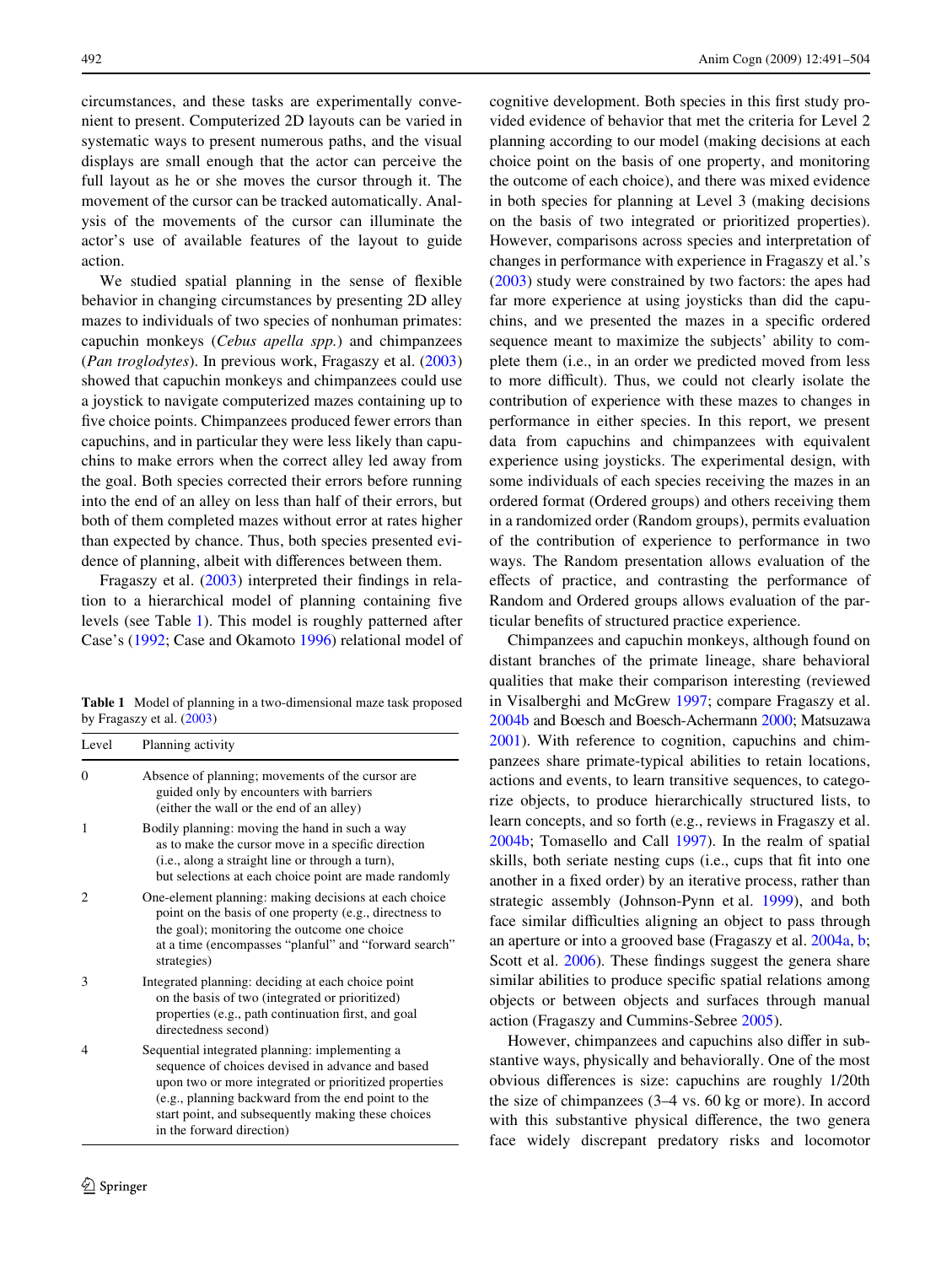opportunities. Capuchins spend more time in trees than do chimpanzees (compare Hunt [1996;](#page-13-7) Wright [2007](#page-13-8)). By virtue of their smaller body size, capuchins face the risk of aerial predators, whereas chimpanzees do not, and capuchins are susceptible to predation by a wider range of terrestrial predators than chimpanzees. These differences may be associ-ated with differential organization of attention and memory, in line with different needs for monitoring circumstances (both desirable and dangerous) in the immediate environment (an ecological argument predicting species differences in cognitive processes; cf de Kort et al. [2006](#page-12-6); Shettleworth [1998](#page-13-9)). From an ecological perspective, given the differences in predatory risk, one might expect bouts of focused attention to be shorter in capuchins than in chimpanzees, for example.

In experimental situations, chimpanzees master conceptual reversal problems, wherein the assigned correct stimulus of a pair shifts now and then, so that the new correct choice is the previous incorrect choice (Rumbaugh and Pate [1984](#page-13-10)). Capuchins can master these also, but they could not master as well as chimpanzees a variation of this problem, in which a new stimulus "stood in" for either the familiar positive or familiar negative stimulus (De Lillo and Visalberghi [1994](#page-12-7)). The capuchins were prone in this last situation to choose the novel stimulus, no matter whether it replaced the correct or the incorrect stimulus. Thus, attraction to a perceptual feature overwhelmed or displaced a conditional evaluation of the problem for them. These findings are reminiscent of the capuchin monkeys' problems, compared to chimpanzees, with the 2D mazes in the study reported by Fragaszy et al. ([2003\)](#page-12-0). In that study, the capuchin monkeys showed a strong tendency throughout the study to move towards the goal even when that path led to a dead-end; chimpanzees did not show this pattern.

Developmental models emphasize the transition through human childhood from simpler forms of planning and problem-solving (remembering the goal; not getting distracted by irrelevant events; Willatts [1989,](#page-13-11) [1999](#page-13-12)) to more complex forms (e.g., integrating two or more features, shifting behavior after an error, fluidly coordinating sequences of actions (termed "sub-goaling" or "action planning"), and using a strategic process in a greater range of situations; Fischer and Bidell [1998;](#page-12-8) Case and Okamoto [1996](#page-12-2); Cox and Smitsman [2006](#page-12-9); Diamond et al. [2002](#page-12-10); Klahr [1994;](#page-13-13) Siegler and Alibali [2004;](#page-13-14) Spencer et al. [2001](#page-13-15)). The transitions are attributed to a variety of changes in behavioral organization, depending on one's theoretical orientation. Information-processing and Neo-Piagetian accounts suggest expanding working memory, better encoding strategies, better control of attentional shifting, improving inhibitory control, improving integration of dual or multiple properties, etc. (Siegler and Alibali [2004](#page-13-14); Bjorklund [2004](#page-12-11); Barkley [1997](#page-12-12); Case [1992](#page-12-1)).

Dynamic systems theory conceptualizes the same developmental changes in thinking as reflecting changing attractors, changing intrinsic dynamics, changing forces, and changing coupling among the interacting elements of the behavioral system (Thelen and Smith [1994](#page-13-16); Smith and Thelen [2003](#page-13-17)). For example, Spencer et al. ([2001\)](#page-13-15) in p. 1327, interpret the classic "A not B" error (in which the child reaches incorrectly to a place where an object had been retrieved several times before, rather than to the new correct location) in dynamic systems terms. In their words, the A not B error reflects "general processes that produce goaldirected actions to remembered locations", including visual, attentional, motor, short-term and longer-term memory processes. In other words, there is no single factor that is responsible for the children's behavior in this task, it is multiply determined, and the factors that promote making the A not B error in young children promote the error in many contexts and in people of all ages (Schutte et al. [2003](#page-13-18)). Indeed, adult humans show similar memory biases as do 2 year olds in search tasks after delays of 5–20 s (Spencer and Hund [2003\)](#page-13-19). This theoretical perspective suggests that planning, memory, and problem-solving will be multiply determined in other species, as in humans, and that these processes might undergo microdevelopmental changes initiated by experience. If problem-solving reflects the coordinated outcome of multiple cognitive processes, each differentially responsive to experience and to immediate circumstances, we might expect that the same kinds of experience could have different effects on problem-solving in different species.

We pursued the roles of experience, immediate circumstance, and species on nonhuman primates' spatial problem-solving in the course of navigating 2D mazes. The primary aim of the study reported here was to evaluate the role of practice on navigation in capuchins and chimpanzees. To achieve this aim, we presented 2D mazes in random order with respect to the presumed level of difficulty to a group of subjects of each species. This design permits a more direct evaluation of the role of practice on performance than we could achieve in a previous study (Fragaszy et al. [2003\)](#page-12-0), in which experience and changing features of the mazes were confounded. A second aim was to evaluate whether the manner in which the mazes are presented impacts the microdevelopment of skill in navigation. Thus, we compared performance over the course of testing in a group of each species encountering the mazes in an ordered sequence, from simpler to more difficult, and a group encountering the mazes in a random sequence. A third aim was to replicate the comparison of chimpanzees and capuchins, particularly to determine if the species difference evident in the Fragaszy et al.  $(2003)$  $(2003)$  study reflected different degrees of experience with using a joystick between the chimpanzees (more experienced) and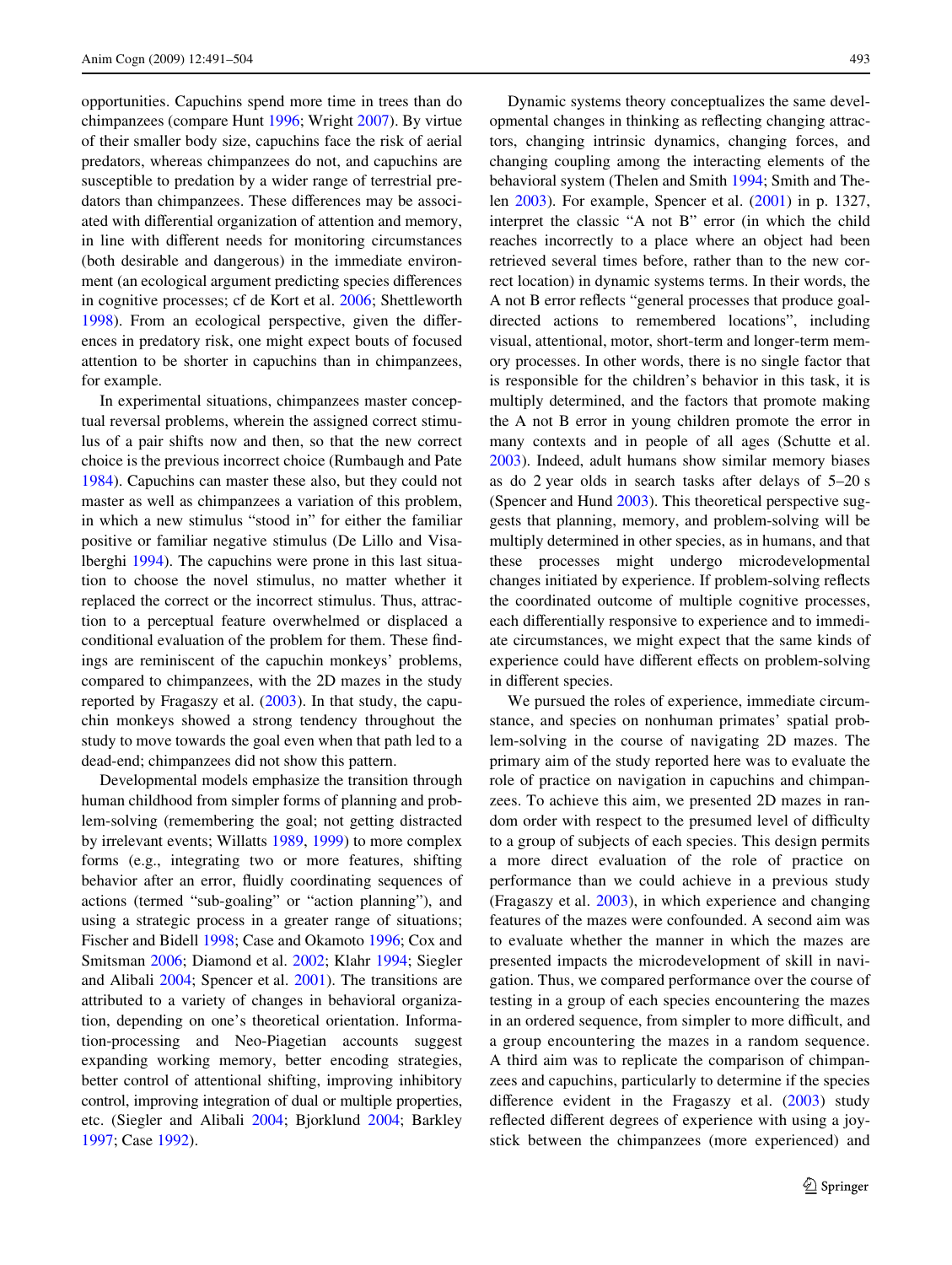capuchins (less experienced), or alternatively reflected consistent differences between these species in how they approach 2D navigation problems. Therefore, in the study reported here we examine performance on mazes by chimpanzees that, like the capuchins, were relatively naive to the use of joysticks.

# **Methods**

## Subjects and housing

Five adult chimpanzees (*P. troglodytes*), one female and four males (all 12 years old), and seven adult male capuchin monkeys (*C. apella*, 9–17 years) participated in this study. The chimpanzees were housed in small groups at the Yerkes National Primate Research Center of Emory University. The capuchins were housed in pairs at the University of Georgia. None of the subjects were food-deprived during the course of testing. The chimpanzees were tested in their home cage, in an area physically separated from group-mates. The capuchins were transported in pairs to a room adjacent to their housing area for testing, and tested in individual cages.

The subjects learned to use the joystick with the selfpaced training series described by Richardson et al. ([1990\)](#page-13-20) and Leighty and Fragaszy  $(2003)$  $(2003)$ . This was the first experimental task any of the subjects performed with a joystick interacting with computer-presented displays. They participated in this experiment immediately following mastery of the joystick, before experiencing any other testing with the joystick. None of the subjects had completed any other maze task.

#### Test apparatus

The mazes were presented to subjects on a color computer monitor (46 wide  $\times$  28 cm high). Subjects manipulated a joystick (5 cm below the screen, capuchins, and 60 cm below the screen, chimpanzees) in order to move a cursor (a white cross) on the monitor from the start of the maze to the goal (a blue circle). The mazes appeared as black pathways (approximately 2.5 cm in width) against a white background. The cursor could be moved within these pathways with the joystick in a linear path and at a constant speed. When the animal deflected the joystick, the cursor moved 1-pixel distance every 0.015 s. An animal could reverse the directional movement of the cursor at any location in the maze.

#### Mazes

One hundred ninety-two mazes were presented to each subject (with minor exceptions noted below). Each maze

represented a novel organization of pathways, choice points, and start and end points. All turns in the pathways were  $90^\circ$  angles. A "choice point" was defined as a "T" in the alley. If the cursor appeared in a path, rather than at the end of an alley, at the outset, the first move was also considered a choice. Each of the choices was binary in nature. The mazes were designed so that the start and end points appeared equally often in each of the four quadrants of the screen. The mazes were grouped into sets (or "libraries") of 16 (see Table  $2$ ). The first library was used for training purposes and was composed of simple "L" shaped detour problems that involved no choice points. These problems functioned solely to familiarize subjects with the task of moving the cursor through a pathway toward a goal. The mazes within the 12 maze libraries that were used for testing varied in terms of the number of choices and "Nonobvious" choices (NOCs) they contained. The number of choices within a maze varied between one and five, while the number of NOCs varied between zero and three. Nonobvious choices were those that appeared to require traveling a longer distance to the goal or a greater angle away from the goal than the other choice at that choice point. In these cases, the incorrect path serves as a perceptual "lure" in that it appears to be the shortest route to the goal although it is actually a dead-end. Choices that were not NOC's are referred to as Obvious choices. Figure [1](#page-4-0) illustrates a maze containing four choices, two of which (#'s 3 and 4) are NOC's. In the entire set of mazes, 288 (54.5%) of the 528 choices were classified as Non-obvious.

Choice points were further classified as "forced" or "facultative". A forced choice occurred when the subject was forced to turn onto one of the two paths, or if at the start of the trial, the cursor appears along the path, and the subject was forced to move in one of two directions. Facultative

<span id="page-3-0"></span>**Table 2** Characteristics of maze libraries

| Library        | No. of choice<br>points | Non-obvious<br>choices |  |
|----------------|-------------------------|------------------------|--|
| $0$ (training) | $\mathbf{0}$            | $\overline{0}$         |  |
| 1              | 1                       | 0                      |  |
| 2              | $\overline{c}$          | $\theta$               |  |
| 3              | 3                       | $\Omega$               |  |
| $\overline{4}$ | 1                       | 1                      |  |
| 5              | $\overline{c}$          | 1                      |  |
| 6              | 3                       | 1                      |  |
| 7              | $\overline{c}$          | $\overline{2}$         |  |
| 8              | 3                       | 2                      |  |
| 9              | 4                       | $\overline{2}$         |  |
| 10             | 3                       | 3                      |  |
| 11             | 4                       | 3                      |  |
| 12             | 5                       | 3                      |  |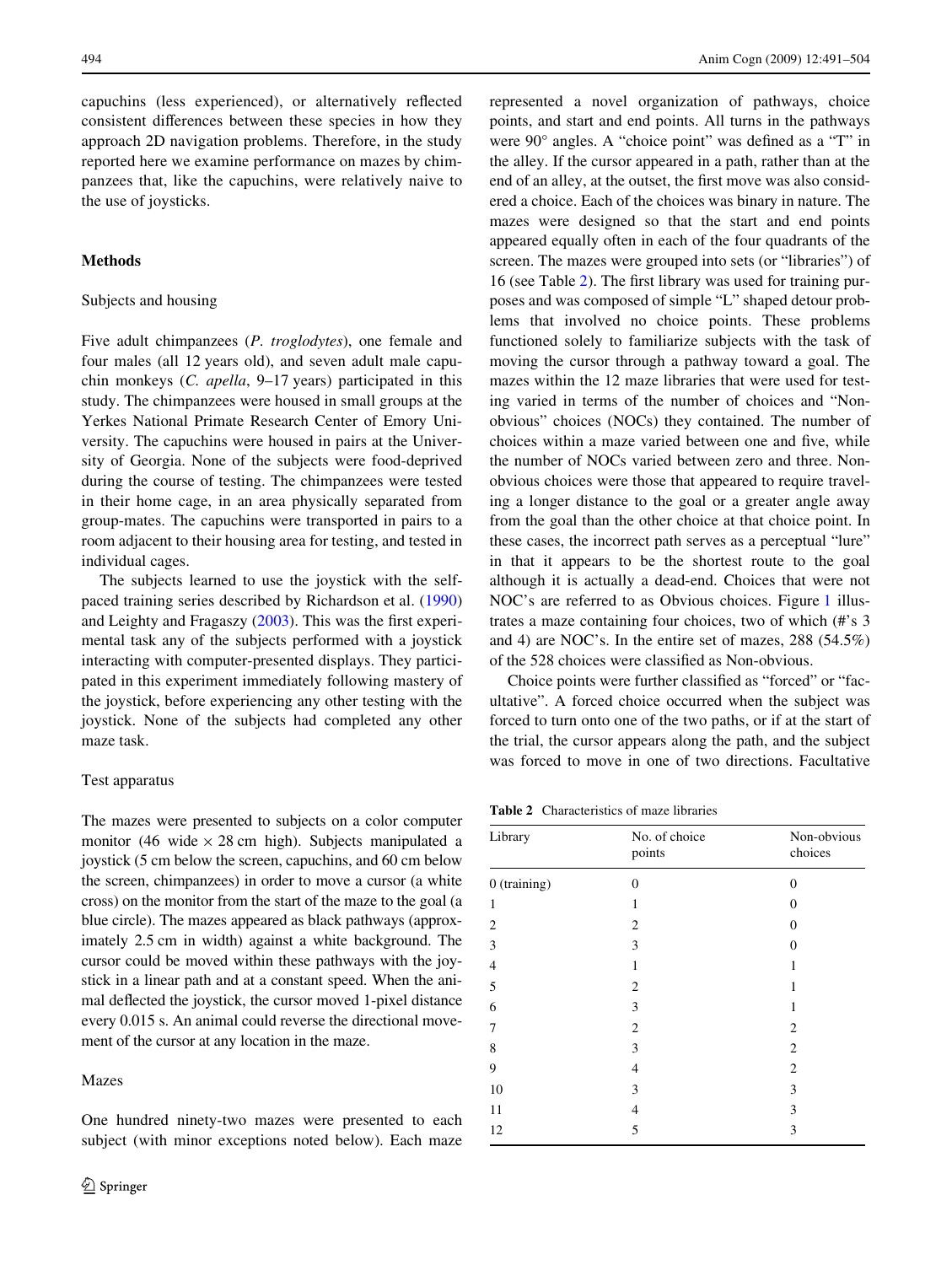

<span id="page-4-0"></span>**Fig. 1** Sample maze from Library 9 (four choices, two Non-obvious choices). The start point, where the cursor appears, is marked *S*; the end point, or goal, is marked *G*. Choice points are marked with *circles*, and the sequential order of choices is indicated by numbers 1–4. In this maze, the start position occurs at a choice point. Choices 1 and 2 are Obvious choices; choices 3 and 4 are Non-Obvious choices. Because the cursor is placed along a path, rather than at an edge, at the initiation of action in the maze, the actor must decide in what direction to move (to the right, or up). Thus, Choice 1 is a forced choice. Choices 2, 3, and 4 are facultative; the actor can choose to continue in the same direction or to move in a new direction

choices occurred when the subject had the option to continue on the same path past an intersection or to turn onto a new path. The maze illustrated in Fig. [1](#page-4-0) contains one forced choice (# 1) and three facultative choices (#'s 2–4).

#### Procedure

## *Ordered presentation*

Three chimpanzees and three capuchin monkeys were presented with the maze libraries in numerical sequence (i.e., library 2 followed by library 3). The mazes within each library were presented to subjects in the same predetermined order. Subjects advanced to the next maze in the sequence after having reached the goal, or after 2 min had elapsed. All trials were video-taped for future playback and scoring purposes for the capuchins in the Ordered group. The data set for the capuchins in the Ordered group used in the analyses reported here is the same data set used for the analyses reported in Fragaszy et al. [2003.](#page-12-0)

#### *Random presentation*

Two chimpanzees and four capuchins were exposed to a random presentation of the mazes. These subjects completed 16 maze sets each composed of 12 mazes per set that were members of the ordered libraries (see Table [2](#page-3-0)). One maze from each of the libraries as defined in Table [2](#page-3-0) was assigned to each of the random maze sets. Each set therefore contained a mixture of mazes representing the range of choices  $(1-5)$  and Non-obvious choices  $(0-3)$ . The mazes within the set appeared in a different random order for each subject (although the mazes comprising the set remained the same). Each subject was presented with the random maze sets in a different (random) order. Mazes from a set that were not completed in a single testing session were presented at the beginning of the next testing session. This procedure was necessary only with capuchin monkeys; the chimpanzees completed each maze the first time it was presented. Subjects were given 5 min to complete each maze. If a subject did not complete a maze in this time, the next maze in the series was presented. All mazes that were not solved in their initial presentation were re-presented to the subject up to two additional times prior to the subject advancing to the next set of 16 mazes. Note that each subject completed each maze just once with the following exception. Inadvertently, 6 mazes (1 or 2 from libraries 5, 9, 12 and 13) were omitted from the random test series for the monkeys, and in their places another maze or mazes from the same libraries were presented. Thus, these monkeys each encountered 186 different mazes, 6 of them twice, so they completed 192 mazes total.

Subjects in all groups heard a tone upon completion of a maze and also received a small food reward (single fruitflavored pellet, 20 gm, or small piece of nut or fruit sized appropriately for each species; e.g., quarter peanut for capuchin, slice of apple for chimpanzee), dispensed automatically or delivered by hand. Experimenters delivered high-value food rewards by hand to capuchins in the Random group, which faced considerable challenges to complete a maze, so as to maximize motivation (which frequently flagged in these subjects). Subjects could see the experimenter, but the experimenter was not positioned to see the subject's monitor. Subjects were tested once per day. Chimpanzees in the Ordered group completed 3 libraries per day (48 mazes total). Chimpanzees in the Random group also completed 48 mazes per day (4 sets, 12 mazes per set). Capuchins in the Ordered group completed one library per session, with occasional (two or three times per subject) continuation of one library into a second session. This testing took place over a 7-week period. Two capuchins in the Random group (SO and LE) completed the series in 16 sessions, but the other two (MI and NI) in the Random group required far more sessions (23 and 41 sessions).

#### Scoring

Performance was assessed by scoring each subject's first choice at each choice point as it navigated through the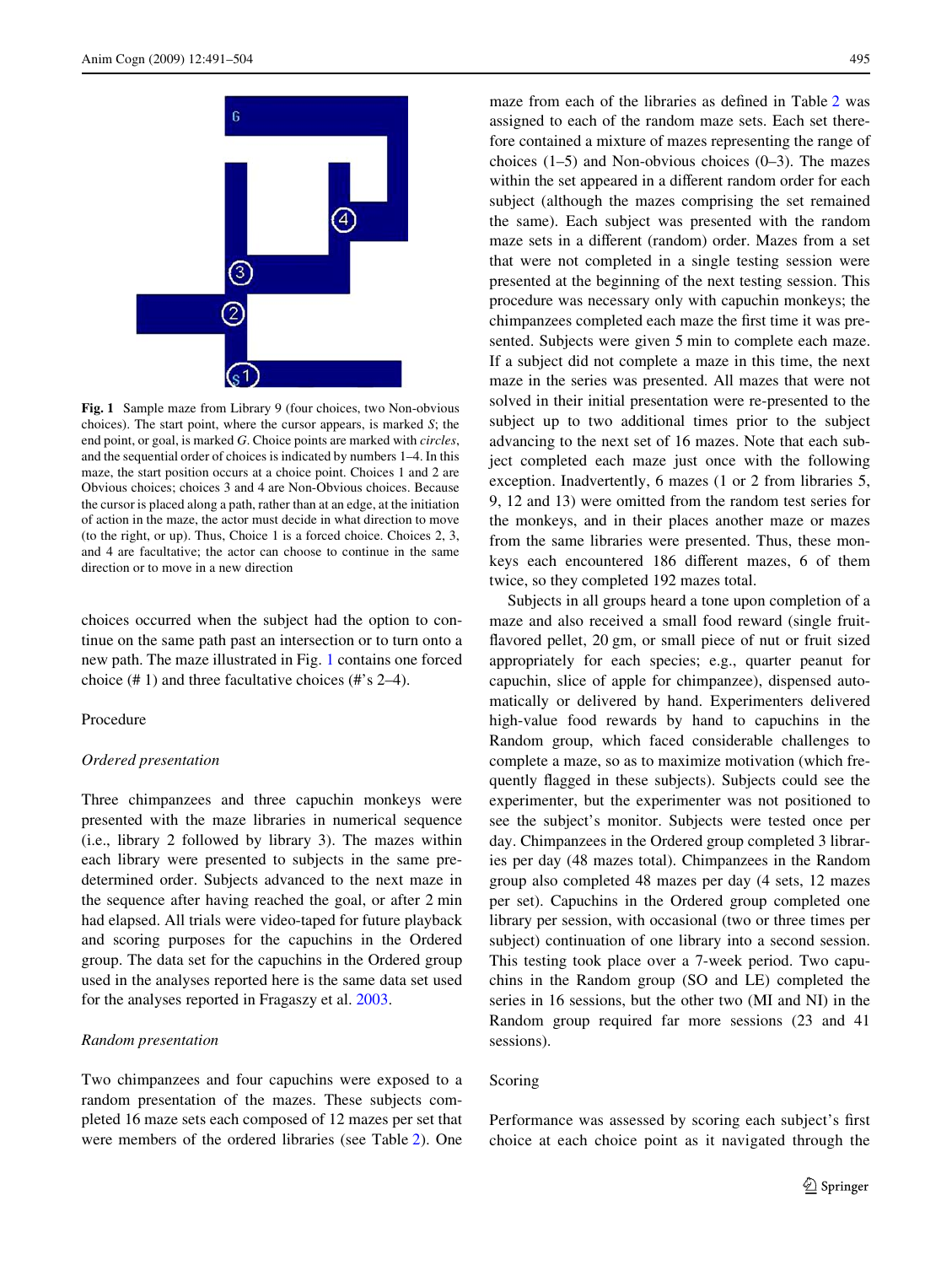<span id="page-5-0"></span>**Table 3** Distribution of choices and errors across species and testing groups

|       | Group   | Choices<br>per group                                                           | Correct<br>choices | <b>Errors</b> | Errors/<br>choices |
|-------|---------|--------------------------------------------------------------------------------|--------------------|---------------|--------------------|
| 2,571 |         | 1,576                                                                          | 1,293              | 283           | 0.18               |
|       |         | 995                                                                            | 806                | 189           | 0.19               |
|       |         | 2,571                                                                          | 2,099              | 472           | 0.183              |
| 3,537 |         | 1,425                                                                          | 845                | 580           | 0.41               |
|       |         | 2,112                                                                          | 965                | 1.147         | 0.54               |
|       |         | 3,537                                                                          | 1,810              | 1,727         | 0.488              |
| 6,108 |         | 6,108                                                                          | 3,909              | 2,199         |                    |
|       | choices | Ordered $(n = 3)$<br>Random $(n = 2)$<br>Ordered $(n = 3)$<br>Random $(n = 4)$ |                    |               |                    |

maze. Scoring was completed manually by means of slow-motion playback, either of video of the monitor, or of a digital file of the cursor's movements, pixel by pixel (using software developed by C. & E. Menzel). We scored if the first choice was correct or an error. Several forms of error were distinguished. An "Overshoot" error occurred when the monkey continued an existing path of movement 2.5 cm past the correct alley. A "Wrong Turn" error occurred when the cursor was moved 2.5 cm down an incorrect alley. Errors resulted in one of two outcomes: "Dead-end" or "Self-correct". When the cursor made contact with the end of an incorrect alley, the error resulted in a Dead-end. In a Self-correct, the monkey moved the cursor away from the end of an incorrect alley before reaching it.

#### Analysis

The data set is constituted by 6,108 choices (3,537 by capuchins, 2,571 by chimpanzees; see Table [3](#page-5-0)). The full set of 192 mazes presented 528 choices. The number of choices contributed by each subject is presented in Table [4.](#page-5-1) Although all the chimpanzees completed all the mazes, some data for three chimpanzees were lost in processing, so each chimpanzee contributed between 492 and 528 choices (93–100% of possible choices). Some data were missing for three capuchins as well, due to non-completion of mazes, as detailed below. Each capuchin contributed between 440 and 528 choices (83–100% of possible choices). Therefore, we chose analytical methods that are not sensitive to unequal numbers of cases. To examine our predictions

<span id="page-5-1"></span>**Table 4** Individuals' total choices, errors, and errors as a function of the layout of the choice (Non-obvious or Other) and (in parentheses) percentage of choices at that kind of choice point that were errors, rounded to the nearest whole percent

| PAN/ordered<br>$108^a$ (21)<br>232<br>$41^a(18)$<br>288<br>$67^{\rm a}$ (23)<br>DA<br>520 (98)<br>KA<br>$24^{\rm a}$ (10)<br>288<br>$35^a(12)$<br>528 (100)<br>$59^{\rm a}$ (11)<br>240<br>LM<br>$116^a$ (22)<br>240<br>$44^{\rm a}$ (18)<br>288<br>$72^{\rm a}$ (25)<br>528 (100) | Non-obvious<br>(% of Non-obvious |
|------------------------------------------------------------------------------------------------------------------------------------------------------------------------------------------------------------------------------------------------------------------------------------|----------------------------------|
|                                                                                                                                                                                                                                                                                    |                                  |
|                                                                                                                                                                                                                                                                                    |                                  |
|                                                                                                                                                                                                                                                                                    |                                  |
| 712<br>1568<br>283(18)<br>109(15)<br>864<br>174(20)<br>Sum $(\%)$                                                                                                                                                                                                                  |                                  |
| $63^a(24)$<br>$104^{\rm a}$ (21)<br>227<br>$41^{\circ}$ (18)<br>265<br>PAN/random<br>JA<br>492 (93)                                                                                                                                                                                |                                  |
| ${\rm SC}$<br>$61^a(22)$<br>503 (95)<br>$24^{\rm a}$ (10)<br>$85^{\rm a}$ (17)<br>231<br>272                                                                                                                                                                                       |                                  |
| 995<br>458<br>537<br>189 (19)<br>65(14)<br>124(23)<br>Sum $(\%)$                                                                                                                                                                                                                   |                                  |
| CEBUS/ordered<br>JO<br>481 (91)<br>$160^a$ (33)<br>205<br>$30^{\rm a}$ (15)<br>276<br>130 (47)                                                                                                                                                                                     |                                  |
| $165^b(70)$<br>XA<br>205<br>$67^{\rm a}$ (33)<br>235<br>440 (83)<br>230(52)                                                                                                                                                                                                        |                                  |
| <b>XE</b><br>$60^{\rm a}$ (26)<br>277<br>130(47)<br>504 (95)<br>$190^{\rm a}$ (38)<br>227                                                                                                                                                                                          |                                  |
| 788<br>1425<br>637<br>157(25)<br>425 (54)<br>580 (41)<br>Sum $(\%)$                                                                                                                                                                                                                |                                  |
| $297^b(56)$<br>$195^b(68)$<br>CEBUS/random<br>MI<br>240<br>102(42)<br>288<br>528 (100)                                                                                                                                                                                             |                                  |
| $161^b(56)$<br><b>SO</b><br>$233^a$ (44)<br>$72^{\rm a}$ (30)<br>288<br>240<br>528 (100)                                                                                                                                                                                           |                                  |
| $209^b(73)$<br>$323^b(61)$<br>NI<br>240<br>288<br>528 (100)<br>114(48)                                                                                                                                                                                                             |                                  |
| $184^b$ (64)<br>$294^b(56)$<br>LE<br>242<br>286<br>528 (100)<br>110(45)                                                                                                                                                                                                            |                                  |
| 2112<br>1147(54)<br>962<br>398 (41)<br>749 (65)<br>1150<br>Sum $(\%)$                                                                                                                                                                                                              |                                  |

Significantly fewer errors than expected where chance =  $50\%$  errors (Chi square >  $3.481$ ,  $df = 1$ ,  $P < 0.05$ )

<sup>b</sup> Significantly more errors than expected where chance = 50% errors (Chi square > 3.481,  $df = 1$ ,  $P < 0.05$ )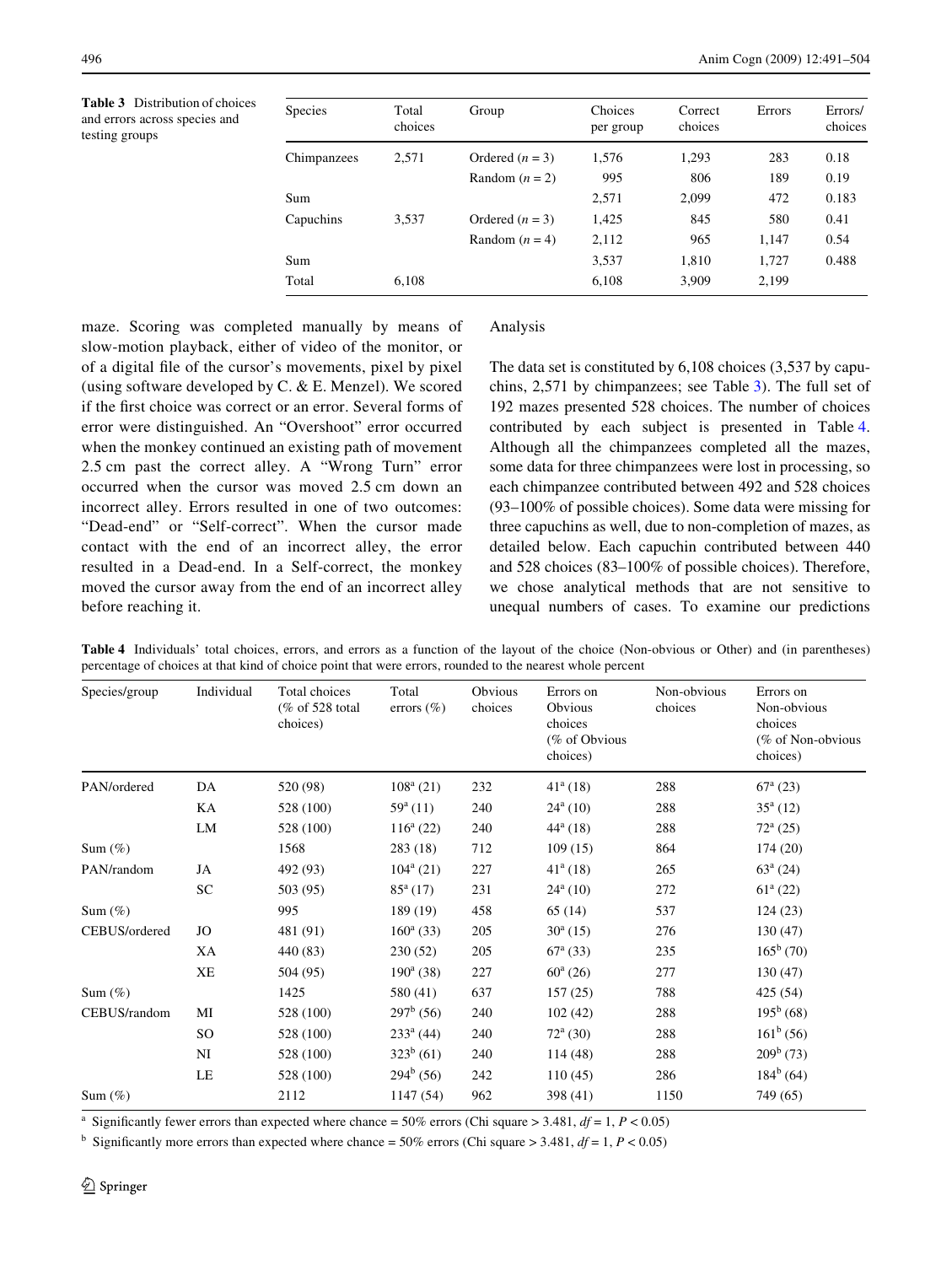concerning the effect of presentation mode (Ordered or Random), of sequence (experience), and of the structure of the choice points (Obvious vs. Non-obvious) within and between chimpanzees and capuchin monkeys, we used three separate stepwise logistic regression models, a form of generalized linear models, using SAS (SAS Inc.). These models assume a response variable (Error–correct or error) which follows a binomial (i.e., binary or 0–1) distribution. We examined the fixed effects of the eight variables of interest listed below on the frequency of errors in each case. We used Wald's Chi square statistic to evaluate the probability of each observed distribution. These models included the variables genus (*Pan* or *Cebus*), library (1–12), presentation (Ordered or Random), Non-obvious Choice (yes or no), total number of choice points (1–5), category of choice point (forced or facultative), type of error (wrong turn or overshoot), and the Type of Correction once an error was committed (Self-correct or Dead-end). Separately, Z-tests for proportions were utilized to test for dependence between the types of corrections (Dead-end and Self-correct) and the types of errors (wrong turn and overshoot). These dependencies were investigated for each species separately.

## **Results**

After commenting on the overall success of each species at completing the mazes, we present the results in terms of four major themes. First, we evaluate the impact of experience with the task in each species. Next, we consider the effect of the two modes of presenting the mazes (ordered vs. random) in each species. Third, we consider the impact of the nature of the choices (Non-obvious vs. Obvious) on the probability of making an error. Finally, we look at rates of self-correcting errors as a function of species, presentation mode, and nature of the choice where the error was made.

## Overall success

Individuals of both species completed a great majority of the mazes presented. In the case of chimpanzees, each individual completed each maze at its first presentation. In the case of the capuchins, the three monkeys receiving the mazes in an ordered series did not finish 9–21 mazes on the first presentation; these were re-presented once. These monkeys each provided from 440 to 504 choices. The capuchins receiving the mazes in the random order required 16, 23, 40, and 67 re-presentations of mazes, and these monkeys each contributed the full 528 choices to the data set.

Table [3](#page-5-0) presents the distribution of correct choices and errors across species and groups. Overall, chimpanzees made proportionally fewer errors than capuchins (18.3 vs.

[4](#page-5-1)8.8%) ( $Z = 28.22$ ;  $P = 0.0001$ ). Table 4 presents the number of errors each subject made. Chimpanzees made errors on 11–22% of all choices; capuchins, on 33–61% of all choices. Random movements at each choice point would produce 50% correct choices; by this index, all the chimpanzeees and three capuchins  $(JO, XE, SO)$  made significantly fewer errors than expected by chance; one capuchin's error scores did not differ from chance  $(XA)$  and three capuchins (MI, NI, LE) made significantly more errors than expected by chance.

## Effects of experience

Examining performance in five blocks of  $20\%$  of mazes completed, we found that the four monkeys in the Random group showed no trend toward improvement. In contrast, both chimpanzees in the Random group displayed consistent improvement across blocks of mazes completed, starting in Block 1 with 69–72% correct choices and ending Block 5 with 92 and 93% correct choices. A logistic analysis of these data indicated a significant interaction between Species and Block,  $[\chi^2(1, N = 3, 031) = 37.84, P = 0.0001]$ .

To examine the role of experience in the full sample of subjects, a logistic regression model was used to evaluate the extent to which performance, assessed as % correct choice, improved as individuals completed more mazes in both Ordered and Random groups of both species. This analysis used the first maze completed in each library for the Ordered group, as presented in chronological order, thus, a total of 12 mazes. To match each of these 12 mazes with mazes from the Random group, the selection process required matching both the number of mazes previously completed and the library of each maze. Thus, the first maze from Library 1 presented to the Ordered group was matched with the first maze from Library 1 presented to the Random group (i.e., the maze in the Random group's Set 1 from Library 1). Next, the first maze from Library 2 presented to the Ordered group (which occurred after the 16 Library 1 mazes) was matched with the first maze from Library 2 presented to the Random group after 16 mazes (i.e., after discarding the first 16 mazes presented to the Random group, the next maze presented from Library 2 was selected as the match). Third, the first maze from Library 3 presented to the Ordered group (which occurred after the 32 Library 1 and 2 mazes) was matched with the first maze from Library 3 presented to the Random group after 32 mazes; and so on. Again, each subject contributed 12 mazes to the analysis. Overall, performance changed with experience at the task  $[\chi^2(1, N=395) = 31.44,$  $P = 0.0001$ . The magnitude of improvement was larger for chimps than capuchins  $[\chi^2(1, \quad N = 395) = 18.81,$  $P = 0.0001$ ; see Fig. [2\]](#page-7-0). In the case of chimpanzees, performance improved with experience; the slope of the line was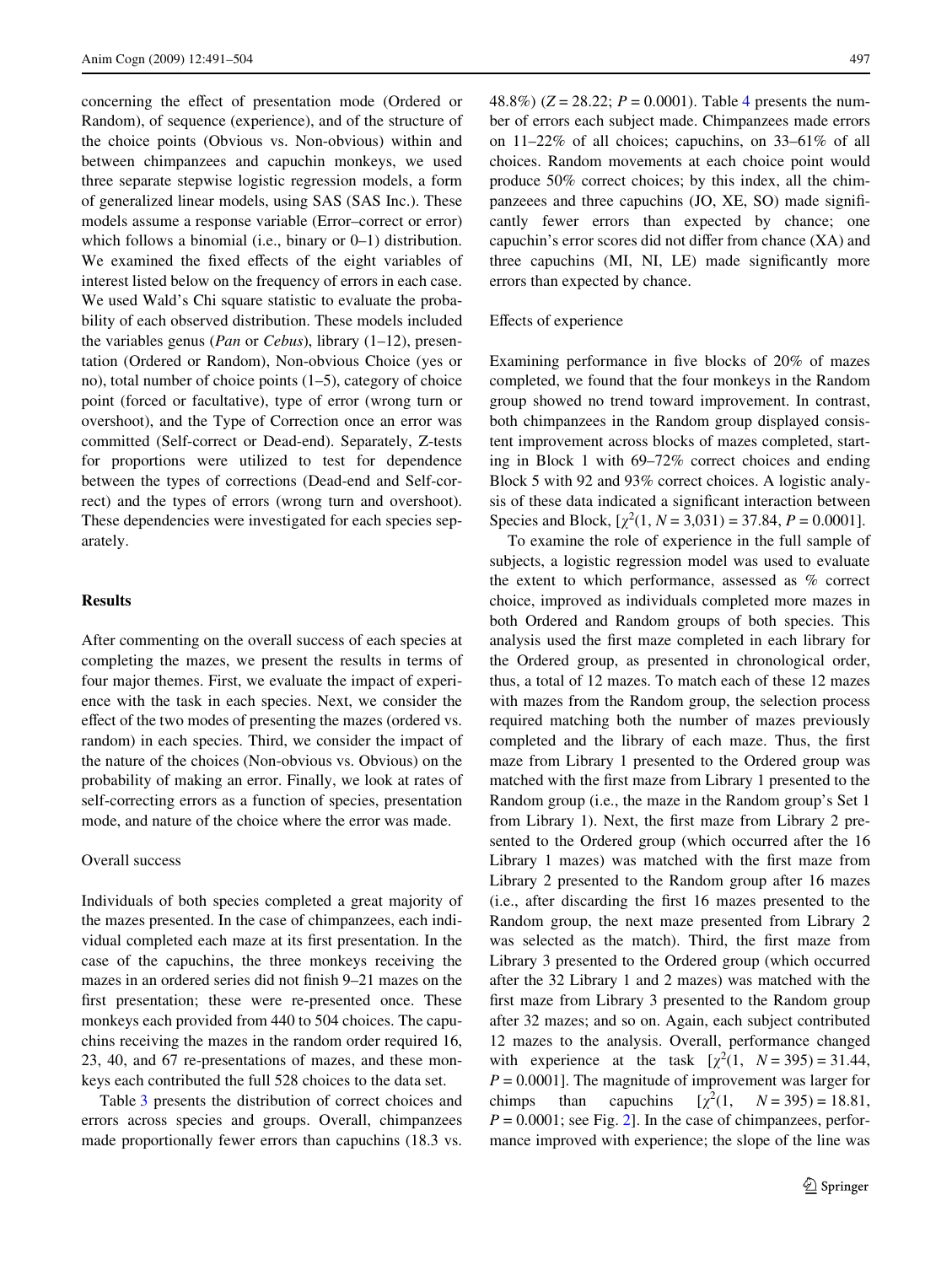Proportion of Choices that were Errors

Proportion of Choices that were Errors

0.0

0.2

0.4

0.6

0.8

1.0

<span id="page-7-0"></span>**Fig. 2** Proportion of choices that were Errors across blocks (where one block is 16 consecutive mazes). This figure uses a subset of the data (one maze per subject per time point) (see text for explanation). *Bars* the standard error of the mean (SEM). Note that in this subset of the data, in Blocks 1–3, all correct choices are Obvious. Non-obvious choices first appear in Block 4 in this data set. Capuchins had particular difficulty with these kinds of choices when they initially appeared

Block 1 2 3 4 5 6 7 8 9 10 11 12

Chimpanzees Capuchins

 $-0.0363$ . In the case of capuchins, for the data subset presented in Fig. [2,](#page-7-0) no net improvement is evident. Chimpanzees averaged 60% errors on the first two chronological test Blocks (where Block is defined as 16 completed mazes, equivalent to 1 library for the Ordered group) and capuchins, 39%. On the last two test Blocks, chimpanzees averaged 5% errors, but capuchins' average percentage of choices that were errors was unchanged (39%). Recall that in Blocks 1, 2, and 3 all correct choices are towards the goal (Obvious choices). Non-obvious choices first appear in Block 4, and capuchins made errors on a very high proportion of choices in Block 4.

## Effects of presentation mode on the production of errors

Overall, individuals receiving the mazes in the Ordered mode made proportionally fewer errors than individuals receiving the mazes in the Random mode  $(Z = 12.19)$ ,  $P = 0.0001$ ; see Table [3\)](#page-5-0). However, the effect of presentation mode was greater for capuchins than for chimpanzees (see Fig. [3\)](#page-7-1). When data from the two species were analyzed separately, for chimpanzees, there was no effect of presentation mode on the commission of errors  $[\chi^2(1, N=2.571)$  = 0.44,  $P = 0.51$ ; for capuchins, there was an effect  $\left[\chi^2(1)\right]$  $N = 3,461$  = 47.34,  $P = 0.0001$ ]. Parsing errors by type of choice point, all the chimpanzees made significantly fewer errors than expected by chance for both Obvious and Nonobvious choice points (see Table [4\)](#page-5-1). Four capuchins made fewer errors than expected by chance on Obvious choices, and the other three performed at chance levels. On Nonobvious choice points, no capuchin made fewer errors than



<span id="page-7-1"></span>**Fig. 3** Proportion of choices that were errors, comparing groups receiving the mazes in ordered or random series. *Bars* the standard error of the mean (SEM)

expected by chance and five made more errors than expected by chance (one in the Ordered group and all four in the Random group). For these analyses, Chi square tests (with 1 degree of freedom) were used to evaluate deviation from chance.

# Self-correction of errors

Chimpanzees self-corrected the direction of cursor movement after moving the cursor into a dead-end alley more often than capuchins (mean  $= 62\%$ , chimpanzees, and  $28\%$ , capuchins;  $Z = 13.50$ ;  $P = 0.0001$ ; see Table [5\)](#page-8-0). Logistic analysis revealed a significant interaction between genus and mode of presentation (Ordered or Random) for this variable  $[\chi^2(1, N = 2, 123) = 12.46, P = 0.0001]$ . The capuchins in the Ordered group self-corrected more often than capuchins in the Random group (42% of errors vs. 21% of errors, Ordered and Random groups, respectively). There was no difference in this measure for chimpanzees in the two groups (65 and 61%, Ordered and Random groups, respectively).

# Effect of experience on Self-correct

The proportion of errors that chimpanzees and monkeys in the Ordered groups self-corrected shifted moderately over testing  $[\chi^2(1, N = 428), P = 0.074]$ . Looking at performance on the mazes in five consecutive Blocks (each Block composed of 20% of mazes), chimpanzees in the Ordered group self-corrected on 64, 57, 57, 80 and 75% of errors. Comparable figures for the capuchins are  $51, 44, 37, 44,$  and  $46\%$ . In contrast to their counterparts in the Ordered group, the chimpanzees in the Random group self-corrected a substantially greater proportion of their errors as testing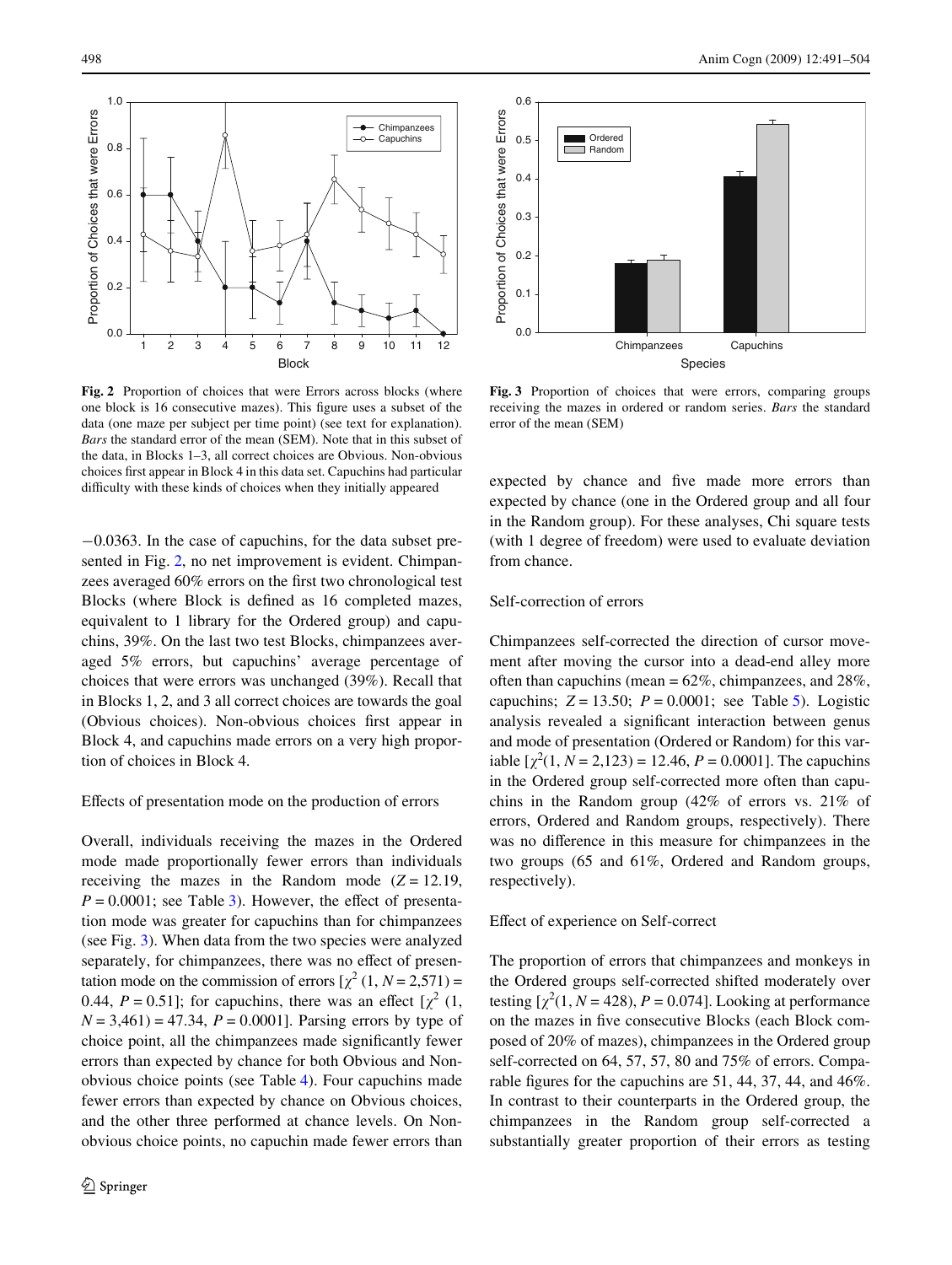<span id="page-8-0"></span>**Table 5** Frequency of selfcorrecting an error before striking the end of the alley across species and testing groups

| <b>Species</b> | Total<br>errors | Group   | Errors<br>per<br>groups | Self-corrected<br>errors | Errors that<br>were not<br>self-corrected | $%$ Errors that<br>were self-corrected |
|----------------|-----------------|---------|-------------------------|--------------------------|-------------------------------------------|----------------------------------------|
|                |                 |         |                         |                          |                                           |                                        |
| Chimpanzees    | 472             | Ordered | 283                     | 184                      | 99                                        | 65                                     |
|                |                 | Random  | 189                     | 116                      | 73                                        | 61                                     |
| Total          |                 |         | 472                     | 300                      | 172                                       | 63.6                                   |
| Capuchins      | 1,727           | Ordered | 580                     | 244                      | 336                                       | 42                                     |
|                |                 | Random  | 1,147                   | 239                      | 908                                       | 21                                     |
| Total          |                 |         | 1,727                   | 483                      | 1.244                                     | 28.0                                   |

progressed, from  $44\%$  of errors in the first 20% Block of trials to  $81$  and  $73\%$  on their final two Blocks. Capuchins in the Random group initially self-corrected a mere 20% of their errors in Block 1, but they too improved on this measure, albeit far less than the chimpanzees: They selfcorrected 24% of their errors in Block 5. The pattern produced a significant interaction effect between block and species  $[\chi^2(1, N = 1336) = 6.77, P = 0.01$ ; see Fig. [4](#page-8-1)]. A separate logistic regression revealed that capuchins in the Random group displayed, though not significantly, higher rates of self-correcting errors across 5 Blocks  $[\chi^2(1,$  $N = 1,147 = 3.12, P = 0.08$ .

# Effects of the layout of the choice

Non-obvious choices degraded choice performance in both species  $[\chi^2(1, N = 6.032) = 6.14, P = 0.02]$  compared to other choices, although the effect was larger for capuchins than chimpanzees (interaction between choice type and genus:  $[\chi^2(1, N = 6032) = 27.51, P = 0.0001]$ . There was also an interaction between choice, species, and presentation format  $[\chi^2(1, N = 6, 032) = 4.51, P = 0.04]$ . Capuchins in the Random group encountered greater difficulty suc-



<span id="page-8-1"></span>**Fig. 4** Probability of correcting an error by monkeys and apes in the Random groups, plotted by Block of 20% of mazes completed. *Bars* the standard error of the mean (SEM)

cessfully maneuvering mazes with Non-obvious choices than capuchins in the Ordered group or chimpanzees in either group (see Table [4](#page-5-1)).

The layout of the choice in relation to the goal (as illustrated in Fig. [1\)](#page-4-0) also impacted the probability that a monkey or ape would self-correct its path if it made an error (see Table [6](#page-8-2)). If an error was made on a Non-obvious choice then the probability of that error being self-corrected was less than if the error occurred on an Obvious choice [chimpanzees, 60 vs. 70%; capuchins, 24 vs. 36%;  $\chi^2(1,$ *N* = 2,199) = 29.78, *P* = 0.0001]. Once an error was committed on a Non-obvious choice, the probability of self-correcting was larger for chimpanzees than capuchins [60%, chimpanzees vs. 24%, capuchins;  $\chi^2(1, N=2,199)$  = 184.27, *P* = 0.0001].

There was no interaction between species and type of error (overshoot or wrong turn) on the probability that the subject would correct an error before striking the end of the alley.

We also investigated the relation between errors and the structure of the choice as facultative or forced. As in every analysis of errors, chimpanzees made proportionally far

<span id="page-8-2"></span>**Table 6** Frequency of self-correcting an error before striking the end of the alley at Non-obvious choice points versus Obvious choice points across species

| <b>Species</b>                  | Total<br>Errors | Type of<br>choice points | Errors | Self-Corrected<br>$(\%$ errors) |
|---------------------------------|-----------------|--------------------------|--------|---------------------------------|
| Chimpanzees                     | 472             | Obvious                  | 174    | Yes $121(70%)$<br>No 53         |
|                                 |                 | Non-obvious              | 298    | Yes $179(60\%)$<br>No 119       |
| Self-corrected/<br>total errors |                 |                          |        | 300/472 (64%)                   |
| Capuchins                       | 1,727           | Obvious                  | 555    | Yes $200(36%)$<br>No 355        |
|                                 |                 | Non-obvious              | 1,172  | Yes 283 $(24%)$<br>No 889       |
| Self-corrected/<br>total errors |                 |                          |        | 483/1727 (28%)                  |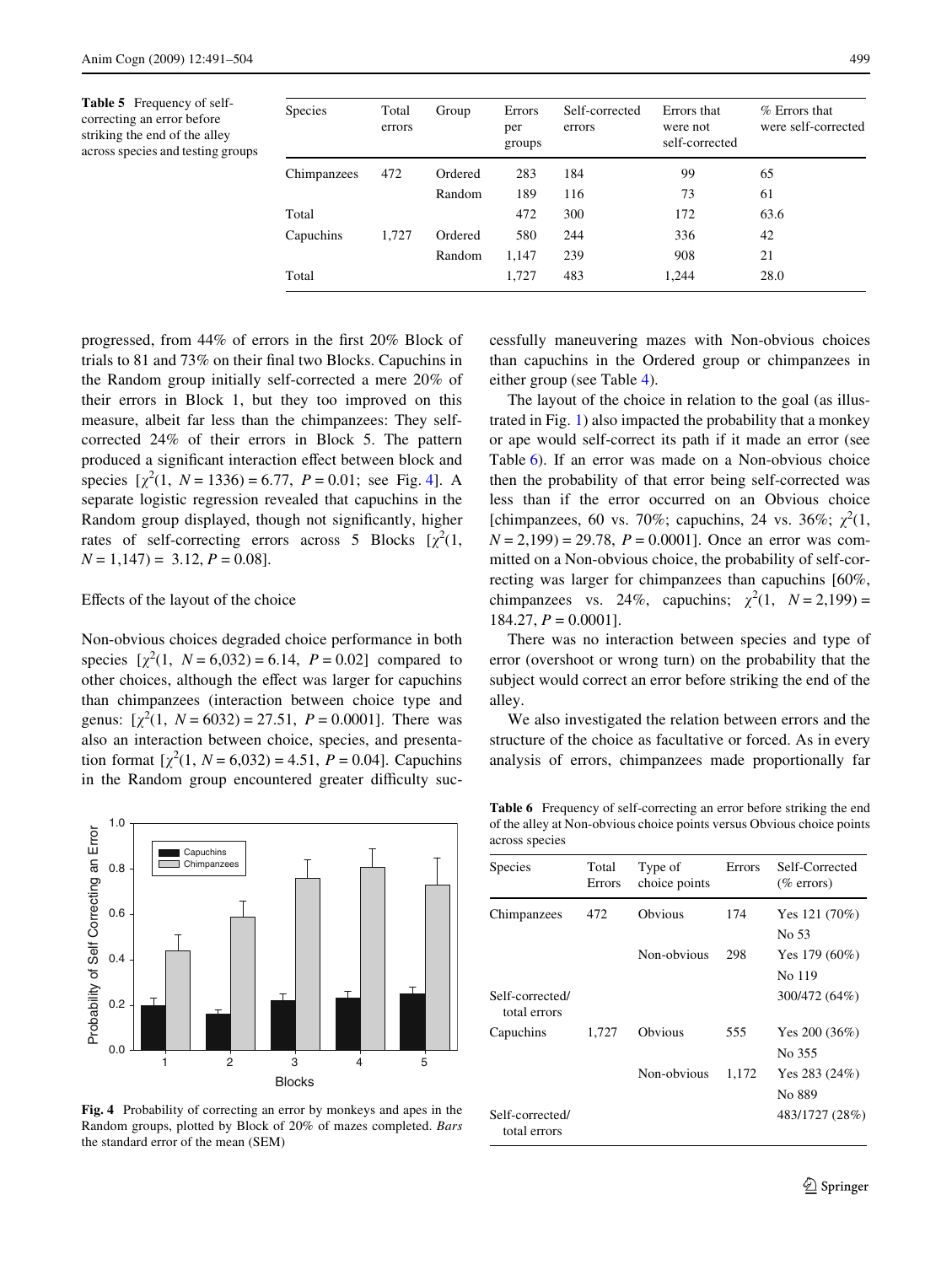fewer errors than capuchins on Forced choices (22 vs. 49%), and on facultative choices (16%, chimps; 47%, capuchins). Apparently the facultative or forced structure of a choice point did not affect its difficulty, for either species.

## **Discussion**

Our primary aim in this study was to evaluate the role of experience in navigation through 2D mazes in two species of nonhuman primates, tufted capuchins and common chimpanzees. Additionally, we evaluated the impact of two different ways of presenting the mazes (in order of progressively more choices and more Non-obvious choices, in which the correct path led away from the goal, or in a random order), and the impact of the layout of the choices (that is, as continuations or as turns) within a maze. As it turns out, the effect of species overshadowed virtually all other features of the experiment. The differences between the species in the way they chose a path at successive choice points provide a glimpse of a profound cognitive difference between them that, we suggest, likely impacts how these two species approach any problem requiring on-line monitoring and adjustment of movement through space.

All the subjects in this study, seven capuchins and five chimpanzees, were relatively naive to the use of joysticks and 2D spatial problems, in contrast to a previous study (Fragaszy et al. [2003\)](#page-12-0) in which the chimpanzee subjects were more experienced than the capuchin subjects. However, the robust difference in performance between capuchins and chimpanzees observed in the first study was replicated in this study. Chimpanzees made less than half as many errors on the mazes as capuchins, and they self-corrected (that is, they moved the cursor out of the incorrect alley before striking the end of the alley) on a larger proportion of their errors than did capuchins. Chimpanzees' performance was not affected by whether they encountered the mazes in a fixed order or in a random order (perhaps because they were near a ceiling in terms of the number of correct choices they made, more than 80% correct choices overall), and they made fewer errors as testing progressed. Capuchins, in contrast, made more errors and self-corrected on a smaller proportion of these errors if they received the mazes in random order than if they received them in a fixed order of ascending numbers of choices, and of Non-obvious choices. Thus, for capuchins, practice completing simpler/ shorter mazes supported better subsequent performance (fewer errors) on more complicated/longer mazes. Capuchins had particular difficulty with Non-obvious choices, in which the correct choice led away from the goal, and capuchins that encountered the mazes in a random order had greater difficulty with Non-obvious choices than did capuchins that encountered them in a fixed order from fewer to more choices. Capuchins showed no decline over sessions in rates of committing errors, and monkeys in the Random group showed a statistically non-significant increase the rate at which they self-corrected errors as they gained more experience solving mazes.

This study and the previous one (Fragaszy et al. [2003\)](#page-12-0) included a small number of participants (nine chimpanzees and seven capuchins), and thus we must necessarily be cautious about generalizing our results. However, the consistency among the chimpanzees' performance in the two studies, across quite different age, rearing, social, and testing conditions as well as variable previous experience using a joystick or in other experiments, provides confidence that we have acquired an accurate assessment of chimpanzees' characteristics in this task (Murnane et al. [2001\)](#page-13-22). For example, four chimpanzees in the first study (Fragaszy et al. [2003](#page-12-0)) made errors on 14% of choices, overall, compared to 18% by the five chimpanzees in this study on the same mazes. The relative consistency in performance among the chimpanzees as well as capuchins, together with the large differences in performance between the species, provide confidence that we are seeing robust species differences.

Under different circumstances than presented in this study, chimpanzees moving a cursor toward a goal in a computerized navigation task also displayed good mastery of moving away from the goal, and they showed similar errors to those observed in both species in this study. Iversen and Matsuzawa ([2001,](#page-13-23) Experiment 1) presented a series of detour problems on a touch screen to two chimpanzees. As in this study, the subject's task was to move a cursor across a monitor to a stationary visible goal, the precise layouts of the problems varied across all trials within testing sessions, and tasks were presented in order of hypothetical difficulty (easier tasks first). One important difference in procedure between our study and Iversen and Matsuzawa's study is that in the latter, the subjects practiced solving the same mazes to a specified criterion of accuracy (two or fewer trials per session in which the chimpanzee moved the ball directly toward the target, despite a barrier blocking the path). Both chimpanzees often moved the cursor directly into a "barrier" and one subject occasionally did not complete a trial after moving the cursor back and forth between barriers. When presented with 24 new mazes (each presented twice) in the final phase of this experiment, one subject moved the ball in a path directly toward the goal despite a barrier blocking that route on three trials (out of 48 trials), and the other subject did so 11 times (out of 48 trials). Thus, in both studies, chimpanzees retain a discernable propensity to move directly toward the goal even though a direct route is blocked by a barrier, and even after considerable practice moving around barriers. However, this propensity had a minor influence on chimpanzees' travel paths, and it diminished with practice, whereas for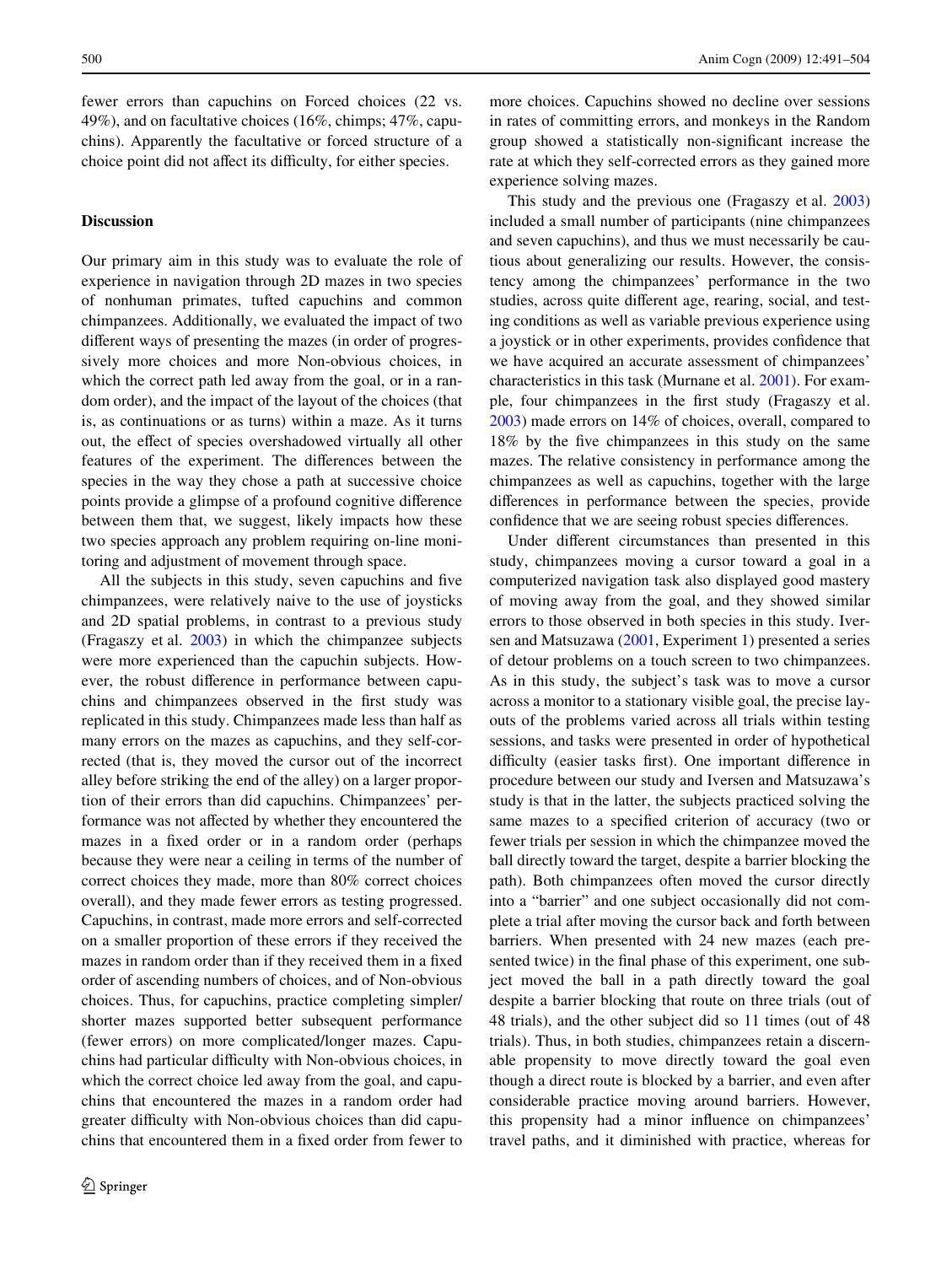the capuchins it was a distinguishing feature of performance and did not, in the time frame of this study, diminish with practice.

Why were chimpanzees so much better at our task than were capuchins, in both commission of fewer errors and proportionally more frequent self-correction after committing an error? Why did chimpanzees have a declining rate of committing errors and an increasing rate of self-correcting, but capuchins did not, with the exception of a modestly improving rate of self-correction for the monkeys in the Random group? Why did mode of presentation (ordered vs. random) make such a difference for capuchins, and no discernible difference for chimpanzees?

Consider first the problem presented by a Non-obvious choice to an actor navigating our experimental mazes. At each choice point, one path continues and the other is a dead-end. In the case of a "regular" choice, the path that continues also leads towards the goal. In the case of a Nonobvious choice, the path that continues leads away from the goal, and the non-continuing path leads toward the goal. Thus, one can conceive of the problem at Non-obvious choices as composed of two elements: (a) recognizing which path ends and/or which path continues and (b) generating movement in a direction away from the goal.

The perceptual challenge, noticing the continuity of the paths, would seem well within the capabilities of capuchins, given the visual perceptual learning that capuchins display in completing other computer-presented visual tasks such as discriminating relative position of a dot above or below a line (Spinozzi et al. [2004b\)](#page-13-24) or the groupings of items in a visual display (Spinozzi et al. [2004a\)](#page-13-25), and relational ordering of multiple items within sets of items in a touch screen task (McGonigle et al. [2003](#page-13-26)). Thus, we assume that both species could learn to notice the continuity of the path. The fact that individuals of both species sometimes self-corrected their errors (on 64% of errors, chimpanzees, and 28%, capuchins), suggests that they both did (often) notice continuity of a path, once they began to travel along it.

This brings us to look particularly at the challenge of moving away from the goal. Traveling away from the goal requires replacing a prepotent response (moving to the goal) with a different behavior (moving away from the goal). One can conceive of this challenge as one of stopping an action (inhibition) or as a challenge of selecting and shifting activity (Kenemans et al. [2005;](#page-13-27) Spencer et al. [2001](#page-13-15)). Chimpanzees made fewer errors than capuchins at Non-obvious choices  $(21 \text{ vs. } 61\%)$ . The difference between the species was equally evident whether the choice was made at a facultative choice point or a forced choice. This could indicate that chimpanzees looked down the alley to evaluate continuity more consistently than capuchins, and/ or that they could move away from the goal more consistently than capuchins. If one considers the rate of self-correcting an error to indicate the propensity of the individual to look ahead, capuchins do so approximately once every three or four choices (28% of errors are self-corrected). Thus, they might be expected to make errors on about 67– 75% of Non-obvious choices. Four of seven capuchins made errors at about this rate (64–70%) on Non-obvious choices; the other three made errors at a lesser rate (47– 56%). Thus, most capuchins made errors on Non-obvious choices at the same rate as they continued movement to the end of the alley after making an error.

Chimpanzees looked ahead after making a wrong choice approximately twice every three errors (i.e., they self-corrected 64% of their errors), but they made errors at only one out of four or five  $(21%)$  Non-obvious choice points. Thus they apparently looked ahead before they made a choice, and moved away from the goal at Non-obvious choice points, even more effectively than they looked toward the end of the alley after making a (wrong) choice. This pattern could arise if chimpanzees tended to be inattentive to the task more often after they made a choice than at the time they made a choice. In any case, it suggests that the chimpanzees had no particular difficulty in moving away from the goal at Non-obvious choice points. We conclude that even though the species may differ substantively in propensity to look ahead before and after making a choice, the difference between them in propensity to move away from the goal probably contributes to the performance differences between them.

Our findings indicate that both species altered their behavior as a consequence of experience, but not in the same way: chimpanzees made fewer errors as testing progressed, and some capuchins increasingly self-corrected after making an error. This varied outcome is congruent with the joint propositions that problem-solving reflects the coordinated outcome of multiple cognitive processes, each differentially responsive to experience and to immediate circumstances (Spencer et al. [2001\)](#page-13-15) and that the coordination among these processes varies across species. We need to evaluate performance of these two species (and others) on more targeted problems to distinguish among the many possible explanations for these changes that flow from developmental models (e.g., changes in working memory, encoding strategies, attentional shifting, inhibitory control, integration of dual properties, system organization).

Should we expect capuchins to master this problem at all? The evidence suggests yes; Macaques (*Macaca mulatta*) mastered a reversed-contingency task that, similar to the Non-obvious choice problem, required the monkeys to make the "opposite" choice rather than the more familiar choice following each reversal event (Murray et al. [2005](#page-13-28)). Similarly, Japanese macaques, cotton-top tamarins, squirrel monkeys and brown and black lemurs (*Macaca fuscata*,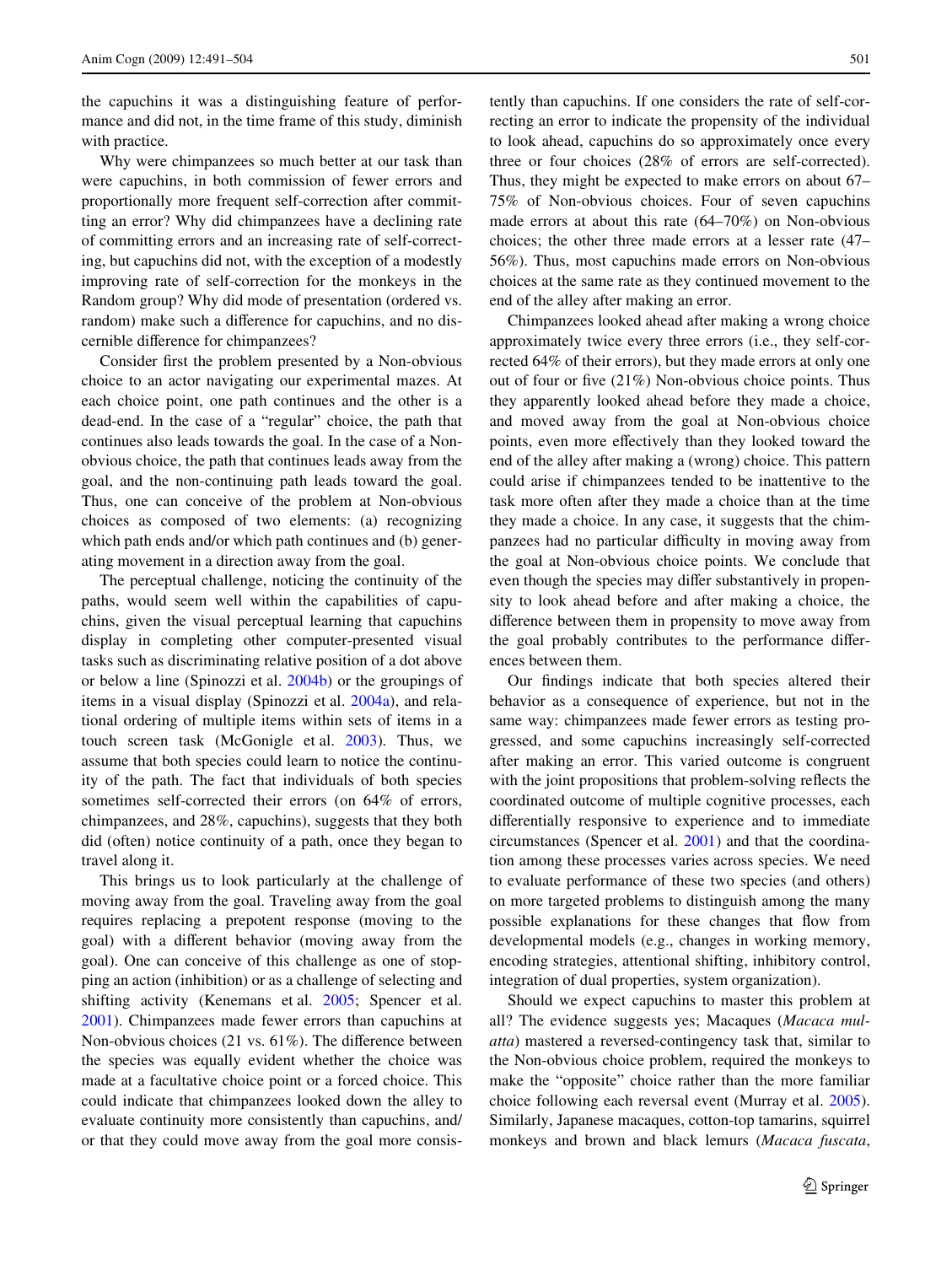*Saguinus oedipus*, *Saimiri sciureus, Eulemur fulvus* and *E. macaco*) learned to forego choosing the larger quantity of food (which resulted in their receiving nothing) to choose a smaller quantity of food (which resulted in their receiving the larger quantity). After mastering this problem, most individuals also mastered the reverse-reward problem, in which choosing the smaller quantity delivers the larger quantity and vice versa (Anderson et al. [2000;](#page-12-13) Silberberg and Fujita [1996;](#page-13-29) Genty et al. [2004](#page-13-30); Kralik [2005\)](#page-13-31). Most of the squirrel monkeys succeeded after correction trials and a time-out procedure were instituted; cotton-top tamarins succeeded in this task only following experience with selecting the smaller quantity and eating it (Kralik [2005](#page-13-31)). Cotton-top tamarins mastered reaching for an object in a transparent box, reaching into the open side of the box rather than striking the front of the box, after experience reaching into the side of similarly positioned opaque boxes (Santos et al. [1999\)](#page-13-32). In the latter study in particular, a mastery experience provided an alternative action (reach to the side of the box) that the monkeys could use with the transparent box. Capuchin monkeys have mastered one task in which they had to substitute a different behavior for a more probable one. Evans and Westergaard ([2006\)](#page-12-14) report that capuchin monkeys held an edible object rather than ate it when they could take the object to a site where it could be used as a tool to gain a higher-quality food. Evans and Westergaard [\(2006](#page-12-14)) mention that monkeys with more experience using tools were better able to do this than monkeys with less experience, congruent with the proposal flowing from dynamic systems thinking that experience allows individuals to re-organize behavior to include additional options, or in metaphorical terms, sculpts a new landscape of behavioral probabilities (Thelen and Smith [1994](#page-13-16)). Santos et al. ([1999\)](#page-13-32) and Kralik [\(2005](#page-13-31)) similarly comment that the availability of a (practiced) alternative action supported the tamarins' effective management of shifting from a prepotent behavior to another behavior. In sum, in a variety of tasks and species, practicing alternative behaviors supports microdevelopment of problem-solving skills. This line of reasoning suggests that more practice than was afforded to the capuchins in this study would support improvement in this task. We are pursuing this possibility in further testing.

The ability to slow or pace action has been suggested to be an important element allowing selection or guidance of behavior from among alternatives, thereby supporting selection of a behavior different from the "prepotent" one. Four-year-old children asked to give a verbal response counter to their normal experience (to say "night" to a picture of the sun and "day" to a picture of the moon) did better on this task when a delay was inserted by the experimenter between the initial request and the child's answer (Diamond et al. [2002\)](#page-12-10). Diamond et al. [\(2002](#page-12-10)) comment that children needed time to produce the correct answer; they did well when they were forced to take that time before stating their answer. In this study, the speed of the cursor was equivalent for chimpanzees and capuchins, ruling out a direct effect of the tempo of movement on differences between the two species in the probability of making errors. But, this idea could be adopted for analysis within subjects, by altering the cursor speed. Perhaps if monkeys are forced to slow their actions at choice points they will be more likely to look ahead and organize behavior in accord with what they see.

Why did chimpanzees' performance (in terms of the rate of making errors and self-correcting errors) improve with practice, whereas capuchins' performance overall improved minimally? We do not have a strong explanation for this difference in susceptibility to experience. Here, we suggest two plausible explanations, and a way to compare them. Wulf and Shea ([2002\)](#page-13-33), discussing variations in the efficiency of learning simple and complex skills, comment that inducing a focus on the consequences of movement, rather than a focus on the movements themselves, aids learning a "complex" motor skill (one with several degrees of freedom). Perhaps chimpanzees are better able than capuchins to focus attention on the travel of the cursor, the external consequence of their body movement. If this is so, then manipulations of the visual properties of the task that alter the ability to focus on the consequences of movement (e.g., degrading the detail of the cursor's movements within the maze) should affect chimpanzees' performance more than capuchins' performance. Alternatively, perhaps chimpanzees are generally better at shifting attention and behavior over brief time intervals than capuchins, in which case, all alterations of the task which increase difficulty will have less effect on chimpanzees than capuchins.

Finally, why might mode of presentation have impacted capuchins more than chimpanzees? For chimpanzees, it may be that the task was sufficiently easy for both groups that the mode of presentation made no discernible difference. This was certainly not the case for capuchins, however. Many lines of evidence suggest that moving away from the goal presented a greater challenge to the capuchin monkeys than the chimpanzees, so perhaps any aspect of the task that aided mastery of this challenge impacted capu-chins more than chimpanzees. Menzel and Menzel ([2007\)](#page-13-34) reported on chimpanzees' behavior in a task where they used a joystick to move a cursor around a barrier presented at various positions on a computer monitor to reach a goal location on the other side of the barrier. Individuals with extensive practice using a joystick produced more direct paths of movement (fewer pixel jumps) than did chimpanzees with little experience using a joystick. Menzel and Menzel's  $(2007)$  $(2007)$  findings are congruent with the suggestion made here that experience at navigating varied 2D layouts leads to altered behavior when solving these problems.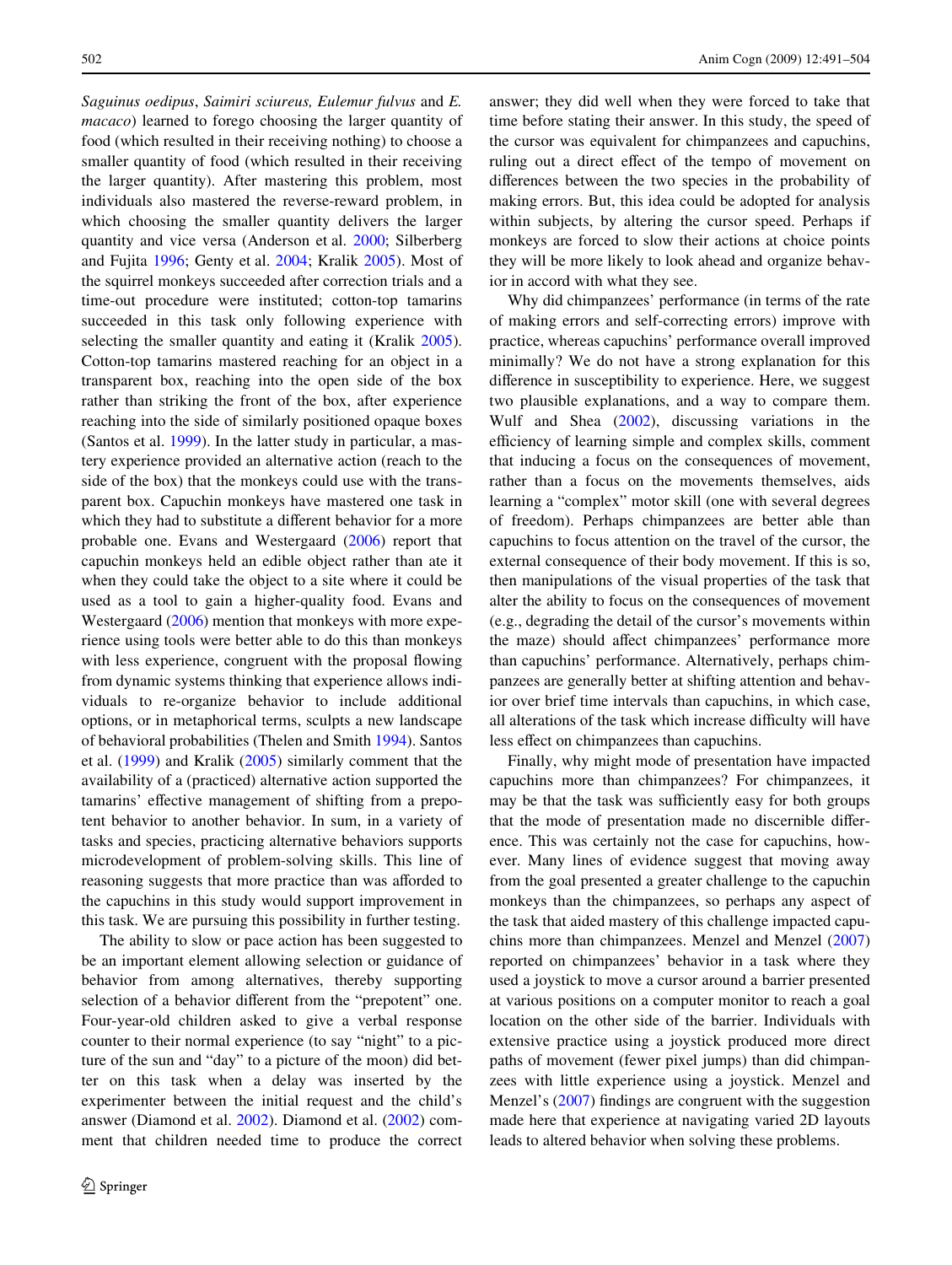Returning to the model of planning presented in Table [1,](#page-1-0) we suggest that both species mastered planning at Level 2, maintaining a focus on moving to the goal and monitoring the effect of each choice. Chimpanzees clearly mastered planning at Level 3, using continuity of the path to guide their choices. The evidence suggests that capuchins, even if they recognized continuity of the path as an important property, could not routinely use that knowledge to guide action at a choice point. Instead, especially for monkeys in the Random group, their actions at choice points were usually "captured" by the Euclidean spatial relation between the alleys and the goal. In a general sense, the capuchin monkeys seemed less able than chimpanzees to redirect behavior to multiple possibilities. Future work will be directed at probing what circumstances support learning by capuchin monkeys to manage the challenge of moving away from the goal at a Nonobvious choice point.

An ecological perspective suggests at least one reason why these species should differ in their attentional management in ways that would advantage chimpanzees in the maze problems. Solving mazes benefits from focused attention over time to a small visual stimulus. Capuchins, as smaller animals subject to higher risk of predation (compared to chimpanzees), typically interrupt their activity every few seconds to look around themselves, an activity termed "vigilance" (Treves [2000](#page-13-35); van Schaik and van Noordwijk [1989;](#page-13-36) Hirsch [2002;](#page-13-37) Rose and Fedigan [1995](#page-13-38)). Capuchins in captivity, where predators are not present, still interrupt ongoing activity to look around themselves every few seconds while working on various experimental problems and in the absence of external disruptions (Vickers, Jeyeraj and Fragaszy; unpublished data). This style of attention is not conducive to learning contingencies that are evident only visually, divorced from kinesthesis. In casual observation, captive chimpanzees are less vigilant than captive capuchins during everyday activity (personal observation). It would be interesting to relate patterns of vigilance in individual monkeys and apes as they navigate through mazes to the accuracy of their choices at particular choice points. It would also be interesting to compare aptitude for traveling away from the goal in another primate species that shares a slower tempo of vigilance with chimpanzees, but is phylogenetically distant from apes. For example, baboons are adept at using a joystick-mediated interface with computerized displays (Fagot et al. [2001\)](#page-12-15). Although data are sparse, what data there are suggest that frequency of vigilance in baboons is similar to that of chimpanzees (Alberts [1994](#page-12-16); Treves [2000\)](#page-13-35). We predict that performance on spatial problems of the sort used in this experiment, intermittently requiring travel away from the goal, will track patterns of vigilance across species more closely than it will track phylogeny.

**Acknowledgments** We thank James Fuller for developing the original maze presentation software, Emil Menzel for development of the pixel tracking program, and the UGA Instrument Shop for the creation of our testing apparatus. We thank Liz Hirsch, Amy Venable, Monique Dase, Jacqueline Montoya, Dayana Atalah, and Katie Leighty for assistance in testing the monkeys, and Carrie Rosengart, Jinae Lee and Jaxx Reeves for aid in statistical analysis. We thank our anonymous reviewers for careful comments which substantially improved this manuscript. This work was supported by HD06016, HD38051, and MH58855 from the National Institutes of Health (USA) and SBR-9729485 from the National Science Foundation to Georgia State University, and the University of Georgia. This study complied with all laws regulating animal care and use in the United States.

# **References**

- <span id="page-12-16"></span>Alberts S (1994) Vigilance in young baboons. Effects of habitat, age, sex and maternal rank on glance rate. Anim Behav 47:749–755
- <span id="page-12-13"></span>Anderson J, Awazu S, Fujita K (2000) Can squirrel monkeys (*Saimiri sciureus)* learn self-control? A study using food array selection tests and reverse-reward contingency. J Exp Psychol Anim Behav Process 26:87–97
- <span id="page-12-12"></span>Barkley RA (1997) Behavioral inhibition, sustained attention, and executive functions: constructing a unifying theory of ADHD. Psychol Bull 121:65–94
- <span id="page-12-11"></span>Bjorklund DF (2004) Children's thinking. Cognitive development and individual differences. Wadsworth, Belmont
- <span id="page-12-3"></span>Boesch C, Boesch-Achermann H (2000) The chimpanzees of the Taï Forest: behavioural ecology and evolution. Oxford Univ Press, New York
- <span id="page-12-1"></span>Case R (1992) The mind's staircase. Erlbaum, Hillsdale
- <span id="page-12-2"></span>Case R, Okamoto Y (1996) The role of central conceptual structures in the development of children's thought. Monogr Soc Res Child Dev 61(1/2):131–155
- <span id="page-12-9"></span>Cox RFA, Smitsman AW (2006) Action planning in young children's tool use. Dev Sci 9:628–641
- <span id="page-12-6"></span>De Kort S, Tebbich S, Dally J, Emery S, Clayton N (2006) The comparative cognition of caching. In: Wasserman E, Zentall T (eds) Comparative cognition: experimental explorations of animal intelligence. Oxford University Press, New York, pp 529–552
- <span id="page-12-7"></span>De Lillo C, Visalberghi E (1994) Transfer index and mediational learning in tufted capuchins (*Cebus apella*). Int J Primatol 15:275–287
- <span id="page-12-10"></span>Diamond A, Kirkham N, Amso D (2002) Conditions under which young children can hold two rules in mind and inhibit a prepotent response. Dev Psychol 38:352–362
- <span id="page-12-14"></span>Evans TA, Westergaard GC (2006) Self-control and tool-use in tufted capuchin monkeys (*Cebus apella*). J Comp Psychol 120:163–166
- <span id="page-12-15"></span>Fagot J, Wasserman E, Young M (2001) Discriminating the relation between relations: the role of entropy in abstract conceptualization by baboons (*Papio papio*) and humans (*Homo sapiens*). J Exp Psychol Anim Behav Process 27:316–328
- <span id="page-12-8"></span>Fischer KW, Bidell T (1998) Dynamic development of psychological structures in action and thought. In: Damon W (series ed), Lerner R (volume ed) Handbook of child psychology: vol 1. Theoretical models of human development (5th edn) John Wiley, New York, pp 467–561
- <span id="page-12-5"></span>Fragaszy DM, Cummins-Sebree SE (2005) Relational spatial reasoning by a nonhuman: the example of capuchin monkeys. Behav Cogn Neurosci Rev 4:282–306
- <span id="page-12-0"></span>Fragaszy D, Johnson-Pynn J, Hirsh E, Brakke K (2003) Strategic navigation of two-dimensional alley mazes: comparing capuchin monkeys and chimpanzees. Anim Cogn 6:149–160
- <span id="page-12-4"></span>Fragaszy D, Crast J, Matsuzawa T (2004a) Intrinsic movements of the hands in chimpanzees and capuchin monkeys. Folia Primatol 75:83